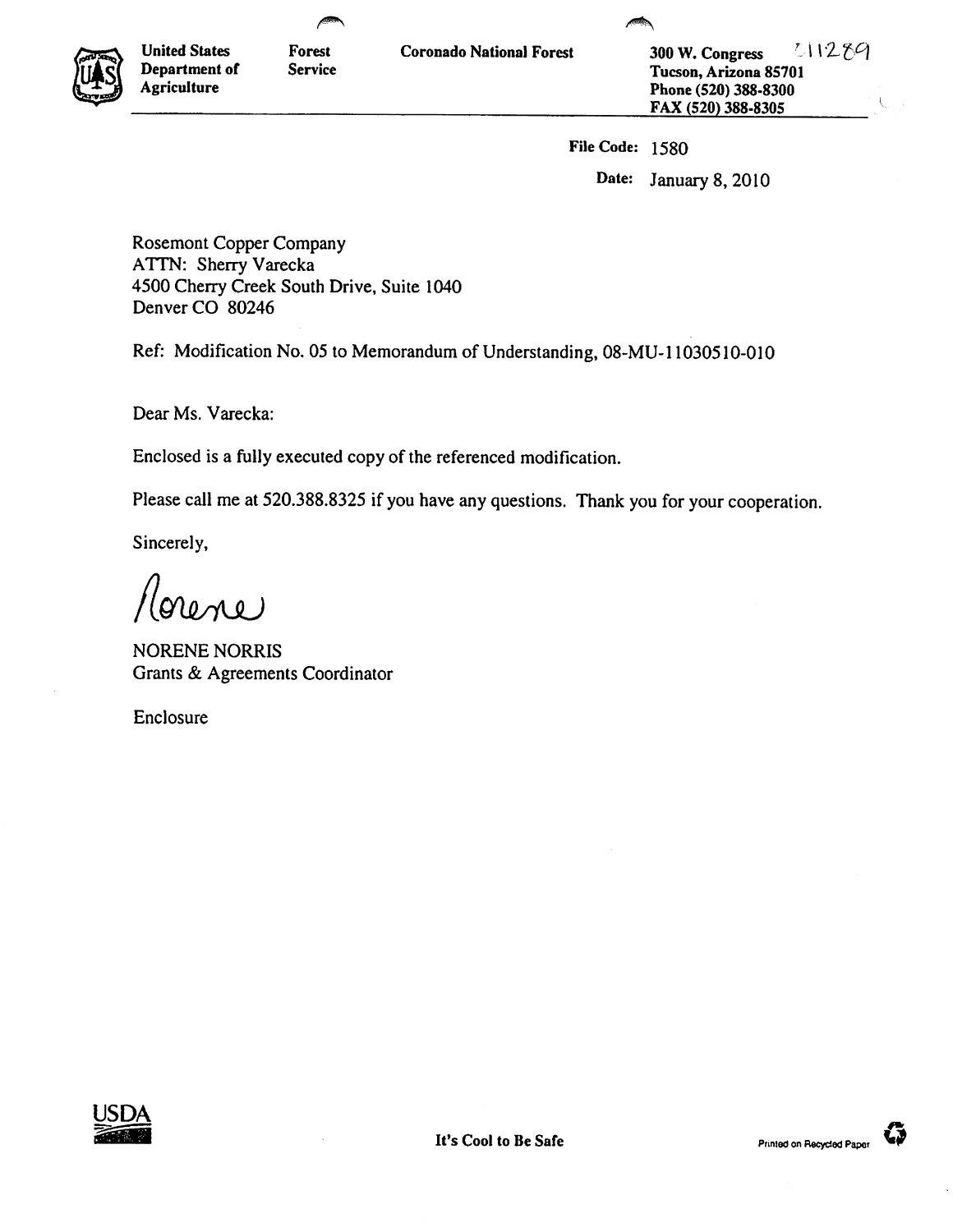$r + 259$ 

**FS Agreement No. 08-MU-11030510-010 12/15/2009** 

## **Attachment 1 to**

## **MODIFICATION #05 to AGREEMENT NO. 08-MU-11030510-010 between USDA FOREST SERVICE and ROSEMONT COPPER COMPANY**

**These sections and/or specific clauses are modified by deleting existing text, in its entirety, and replacing it with the following:** 

**A. (first paragraph). The purpose of this MOU is to articulate the working arrangement whereby a thirdparty environmental contractor (Prime Consultant) will support the Forest Service, in consultation with the Proponent, to conduct an environmental impacts analysis of the Rosemont Copper Project (Project) to serve as documentation of Forest Service compliance with the National Environmental Policy Act (NEPA) of 1969 (Public Law 91-190).** 

**C.1. As the lead agency in the NEPA review, the Forest Service will have primary responsibility for the content of the EIS. In order to reduce duplication of effort, the Forest Service plans to inform and/or invite other Federal, state, and local agencies having jurisdiction by law or special expertise related to the proposal to participate as "cooperating agencies" during the NEPA review (40 CFR 1501.6). The Prime Consultant will be required to deliver an EIS that conforms in format and content to the requirements established by the Council on Environmental Quality (CEQ) Regulations Implementing NEPA (40 CFR 1500-1508), 36 CFR 220, National Environmental Policy Act (NEPA) Compliance, and Forest Service Handbook (FSH) 1909.15, Environmental Policy and Procedures.** 

**C.8. As soon as the scoping process is underway, the Proponent will limit its communications with the Prime Consultant to matters of scope, budget, schedule, and fulfillment of information requests, unless otherwise requested or approved by the Forest Service.** 

**D3. Designate a Forest Service point of contact for all matters related to the preparation of the EIS. This individual will direct the Prime Consultant in conducting the NEPA review and will interface with the Proponent to resolve issues and address questions that arise during EIS preparation. This person will also interface with the Forest's Rosemont Project Manager on questions of a highly technical nature that arise during EIS preparation.** 

**D.13. Consider Freedom of Information Act in the release of Proponent-provided materials (F.9).** 

**D.20. Direct the Prime Consultant to maintain the NEPA Administrative Record (AR) for the project until the Forest Service ROD is signed. At that time, the AR will be delivered to the Forest Service.** 

**a. The Forest Service will provide direction to the Prime Consultant for design, organization, indexing, preparation, maintenance and safe storage of the hard copy and electronic AR.**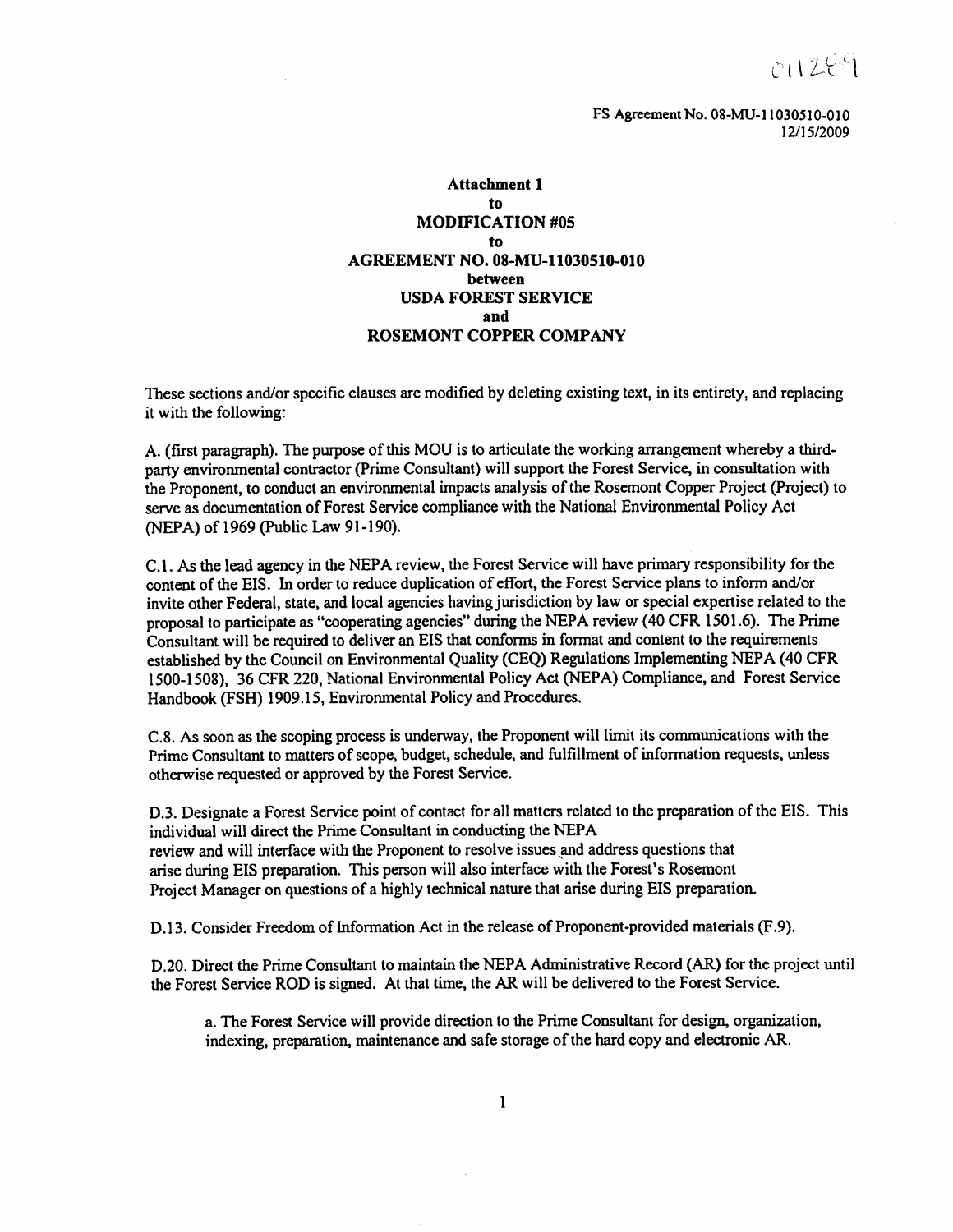## **FS Agreement No. 08-MU-11030510-010 12/15/2009**

**b. The Prime Consultant and its sub-contractors will document sampling, testing, field observations, literature searches, analysis, recommendation, phone conversations, and other work that provides source material for the analysis, and any supplements to them. The Prime Consultant and its sub-contractors will also document the Forest Service's records in a similar and compatible manner.** 

**c. The documentation will be organized by specific categories of information and chronologically within categories for easy retrieval. An index of the information in the AR will show the date, author, address, title, type of record, number of pages, summary, recipient, and document or page number.** 

**d.Two complete copies of the AR will be made available to the public during the Draft EIS comment period.** 

**D.21. Assume responsibility for preparation of the Record of Decision (ROD).** 

**E.3. Develop and execute a contract with a Prime Consultant to cover all costs associated with the NEPA review of the Project, with the exception of those related to preparation of the ROD. The Proponent will be responsible for all costs and any continuing costs incurred by the Prime Consultant until the contract has expired or is terminated.** 

**E.4. Ensure that all Prime Consultant and sub-contractor staffs provide to the Forest Service signed copies of a "Disclosure Statement" confirming they do not have any interest, financial or otherwise, in the outcome of the project.** 

**E.7. Provide all relevant technical and environmental information necessary for environmental analysis and documentation, including draft for review and final versions, in a timeframe that allows for the completion of the EIS on schedule. Information will be submitted in formats requested by the Forest Service. At a minimum:** 

- **• All reports will be provided as paper (four copies each) and electronic copies.**
- **• Electronic copies will be submitted on compact disks or DVDs in .pdf.**
- **• Geographical Information System (GIS) data will be submitted as shape files with Forest Servicespecified metadata that are compatible with ESRI ArcMap.**

**E.14. Bear sole responsibility for the costs of:** 

- **• Preparing and providing the number of requested copies of the Draft and Final EIS, including Summary DEIS and FEIS, for public review.**
- **• Reproducing and distributing the EIS and ROD.**
- **• Providing an electronic copy of the EIS and related documents that is suitable for reproduction by the Forest Service.**

**F.6. Electronic and hardcopy materials relevant to the decisions to be made will be included in the NEPA AR.** 

**F.9. Any information furnished by the Proponent to the Forest Service under this MOU is subject to public release under the authority of the Freedom of Inform Act (5 USC 552). Specific exemptions in FOIA may protect proprietary and confidential information related to the project. When providing materials to the Forest Service, the proponent must notify the Forest Service of any materials it requests to**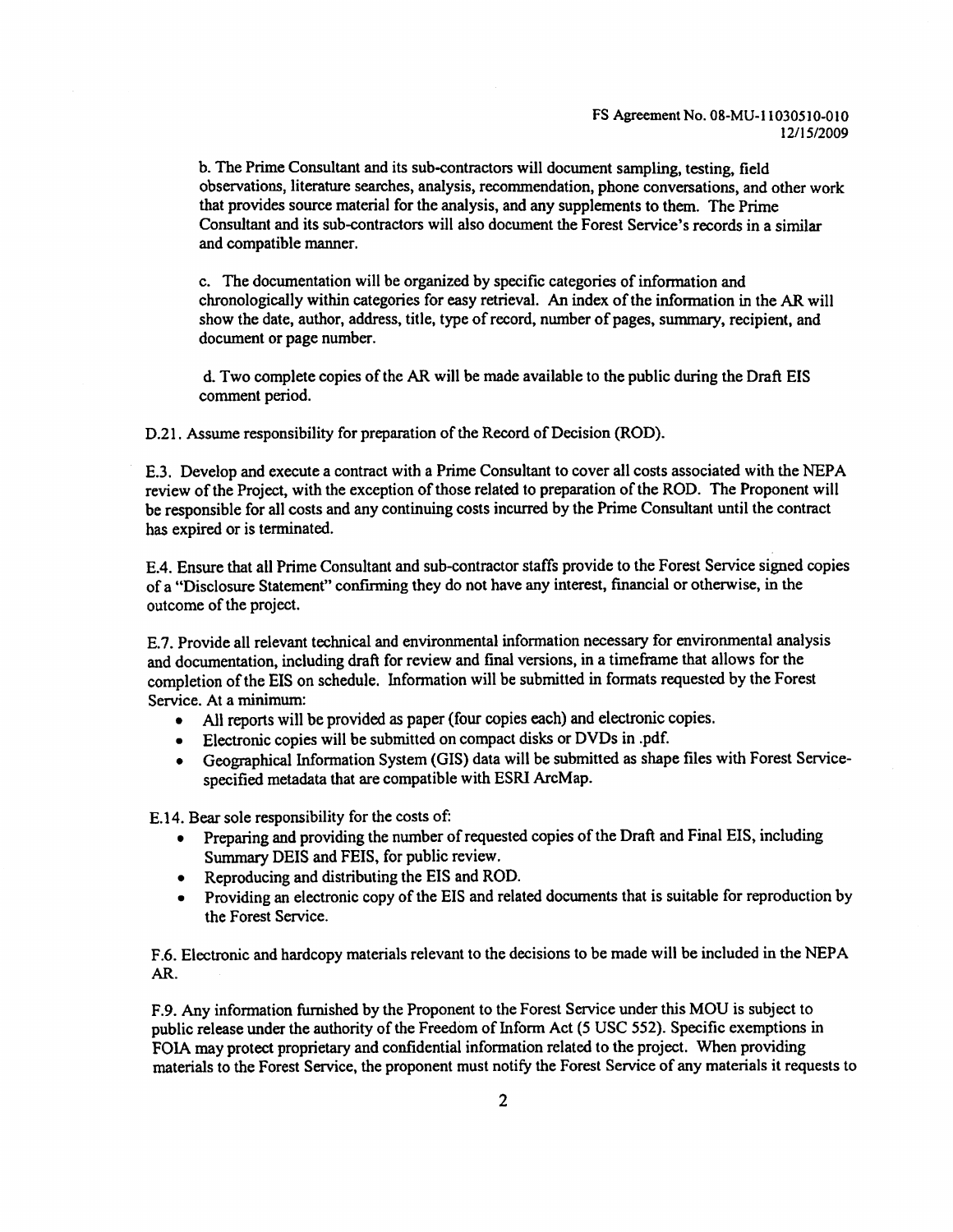**be exempt from release under FOIA. Forest Service will evaluate such information to determine whether or not it may be withheld. The Proponent will have a right to object the Forest Service's determination. When materials are released that include redactions of Proponent-provided materials, a courtesy copy of the FOIA transmittal letter will be provided to the Proponent.** 

**F.12. The principal contacts for this MOU are: Jamie Sturgess, Vice President Sustainable Development, Rosemont Copper Company, 4500 Cherry Creek South, Suite 1040, Denver, CO 80246; and Forest Supervisor, Coronado National Forest, 300 W. Congress, Tucson, AZ 85701.** 

**Attachment 1, Section I, bullet 9. Distributing public notices and NEPA documents, including the ROD; and** 

**Attachment 1, Section I C. bullet 8. Distribute the DEIS for public review; and** 

**Attachment 1, Section II. The Prime Consultant will provide reports and other deliverables to the Forest in both written and electronic formats. Electronic formats will be delivered via WebEx or as attachments by electronic mail, compact disks, DVDs, or posted to a file transfer protocol (ftp) site as requested by the Forest Service. All electronic deliverables will be submitted in the formats requested by the Forest Service and may include, but are not limited to Microsoft Office, .pdf, and shape files with Forest Service-specified metadata that are compatible with ESRI ArcMap. Paper copies will be prepared for all documents supporting the decisions to be made and placed in the Administrative Record in accordance with Forest Service direction. Additional paper copies will be submitted to the Forest Service upon request. Maps will be prepared in consultation with Forest GIS staff in a format consistent with Forest Service specifications. Deliverables will include, but are not limited to:** 

- **• NEPA Administrative Record**
- **• Checklist of environmental requirements**
- **• Project Description**
- **• Field surveys and reports**
- **• Copy of all comment letters as received from the public and as coded by SWCA analysts.**
- **• Copies of all attachments to scoping letters, organized to demonstrate that all attachments were considered, and if appropriate, coded as comments or sent to the appropriate Forest specialists to be considered during analysis of potential impacts.**
- **• Evaluation of and Summary of Scoping Comments** *(Scoping Summary Report #1: Extent of Public Participation, Scoping Summary Report #2: Theme of Comments Rosemont Copper Project,* **and** *Scoping Summary Report #3: Comment Disposition).*
- **• Biological Assessment**
- **• Biological Evaluation**
- **• Biology Specialist Report**
- **• Migratory Bird Report**
- **• Management Indicator Report**
- **• Draft letter to Fish and Wildlife Service for Endangered Species Act Consultation**
- **• Heritage Field Work and Assessment**
- **• Draft Letter to the State Historic Preservation Office for NHPA Consultation**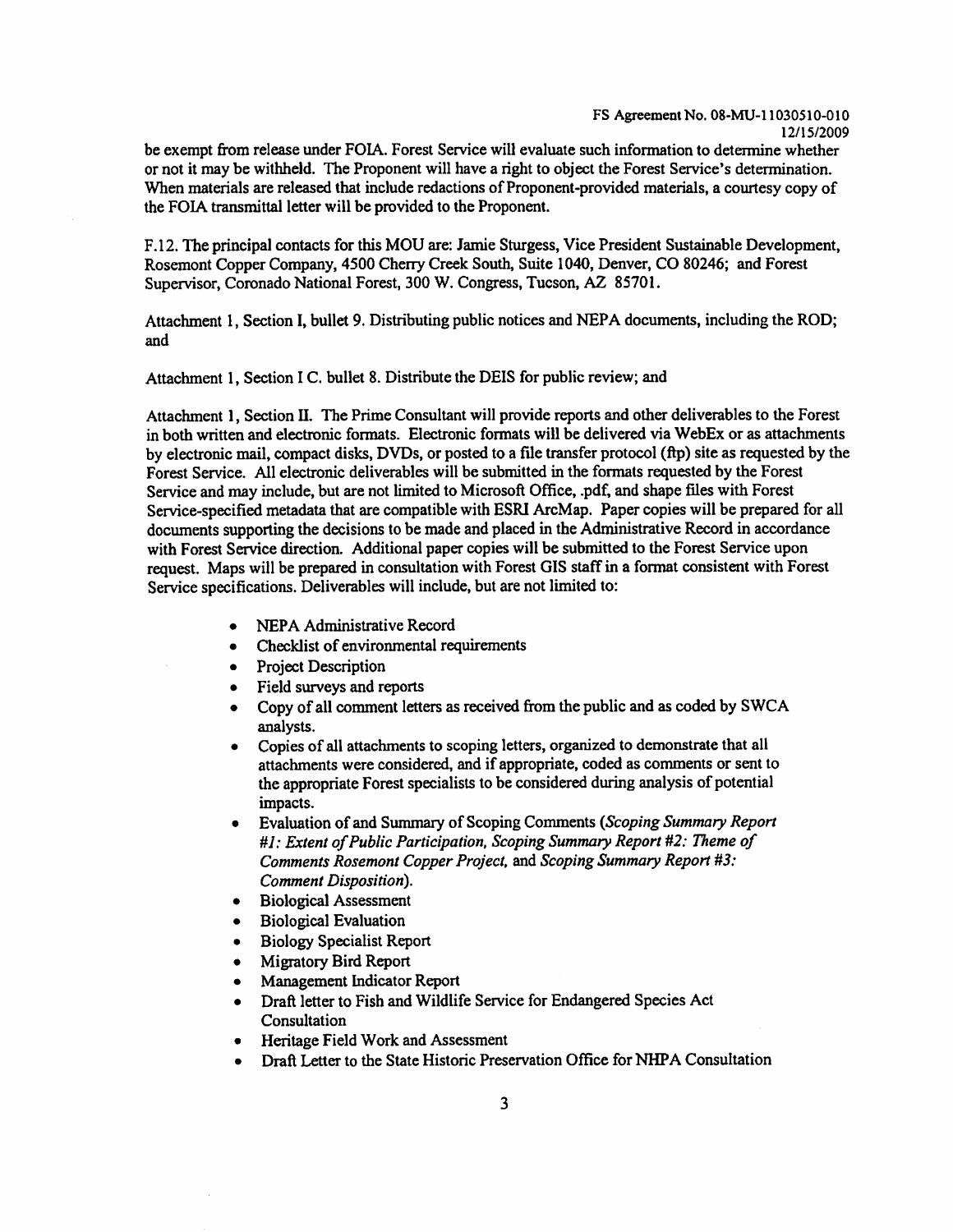## **FS Agreement No. 08-MU-11030510-010 12/15/2009**

- **• Annotated Outline of the EIS**
- **• Process papers as requested by the Forest Service**
- **• Internal review draft DEIS**
- **• Camera-ready version of the DEIS and Summary**
- **• Public notices and meeting materials**
- **• DEIS comment evaluation**
- **• Comment response Summary for FEIS**
- **• Internal review draft FEIS**
- **• Camera-ready version of the FEIS and Summary**

**These clauses are added to the MOU:** 

**E.16.Bear the cost of notifying the public of the availability of the DEIS and FEIS. Methods may include, but are not limited to legal notice, news releases, direct mailings, and paid advertisements.** 

**E.17.Bear the cost of public meetings the Forest Service uses related to the DEIS and FEIS. These costs may include, but are not limited to, production of meeting materials, procurement of facilities, insurance, and security services.** 

**E.18.At the request of the Forest Service, the Proponent will host and bear the cost of "Technical Transfer Meetings" by the Proponent's specialists and technical consulting team. These technical transfer meetings provide an opportunity for review of Proponent work products.**